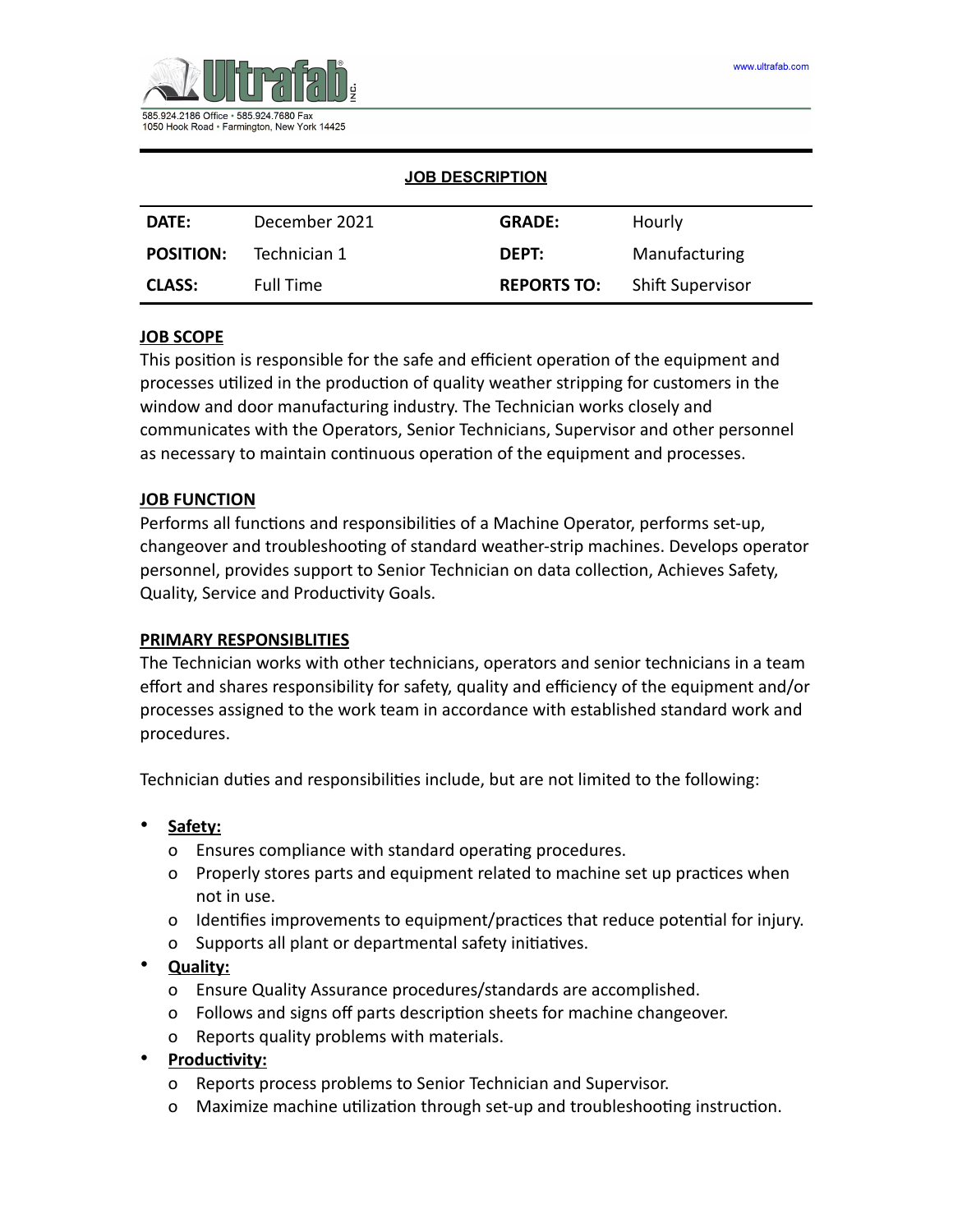

# • **Leadership:**

- o Able to communicate to all levels of the organization professionally.
- o Sets high standards and develops operators.
- o Maintains effective communication between all technicians.
- o Assists in establishing teamwork and utilization of problem-solving skills.
- o Lead team-based problem-solving activities.
- o Cultivates teamwork within work group and with other functions.

# • **Training:**

- o High proficiency in set-up and troubleshooting WS/SP Machines.
- o Identify improvements to operator and technician training process.
- All other duties as assigned by Ultrafab Management.

# **MEASUREMENT AREAS**

- Achievement of machine productivity, effectiveness of changeovers and problem solving, set-up level of proficiency/utilization and completion of machine maintenance programs.
- Minimal missed shipment dates or wrong product made.
- Actively participates in safety and positive work relationships.
- Effectiveness of training activities
- Smooth shift turnover; consistent communication of machine problems/cell technical issues.

# **DEMONSTRATED SKILLS**

- Effective problem solver: demonstrates use of problem-solving model to resolve problems and achieves continuous improvement.
- Superb technical skills: high proficiency in set-up and troubleshooting WS machines; develops key personnel skills and proficiency; sets high standards.
- Competent organizer: Can handle multiple machine priorities and training tasks.
- Active Communicator: Able to communicate openly and professionally to all levels of the organization.

# **EDUCATION AND/OR EXPERIENCE**

- Demonstrated operator proficiency.
- Successful completion of technician training. Weatherstrip/Specialty products changeovers and troubleshooting, type 1-4
- High School diploma or equivalent and one year manufacturing experience preferred